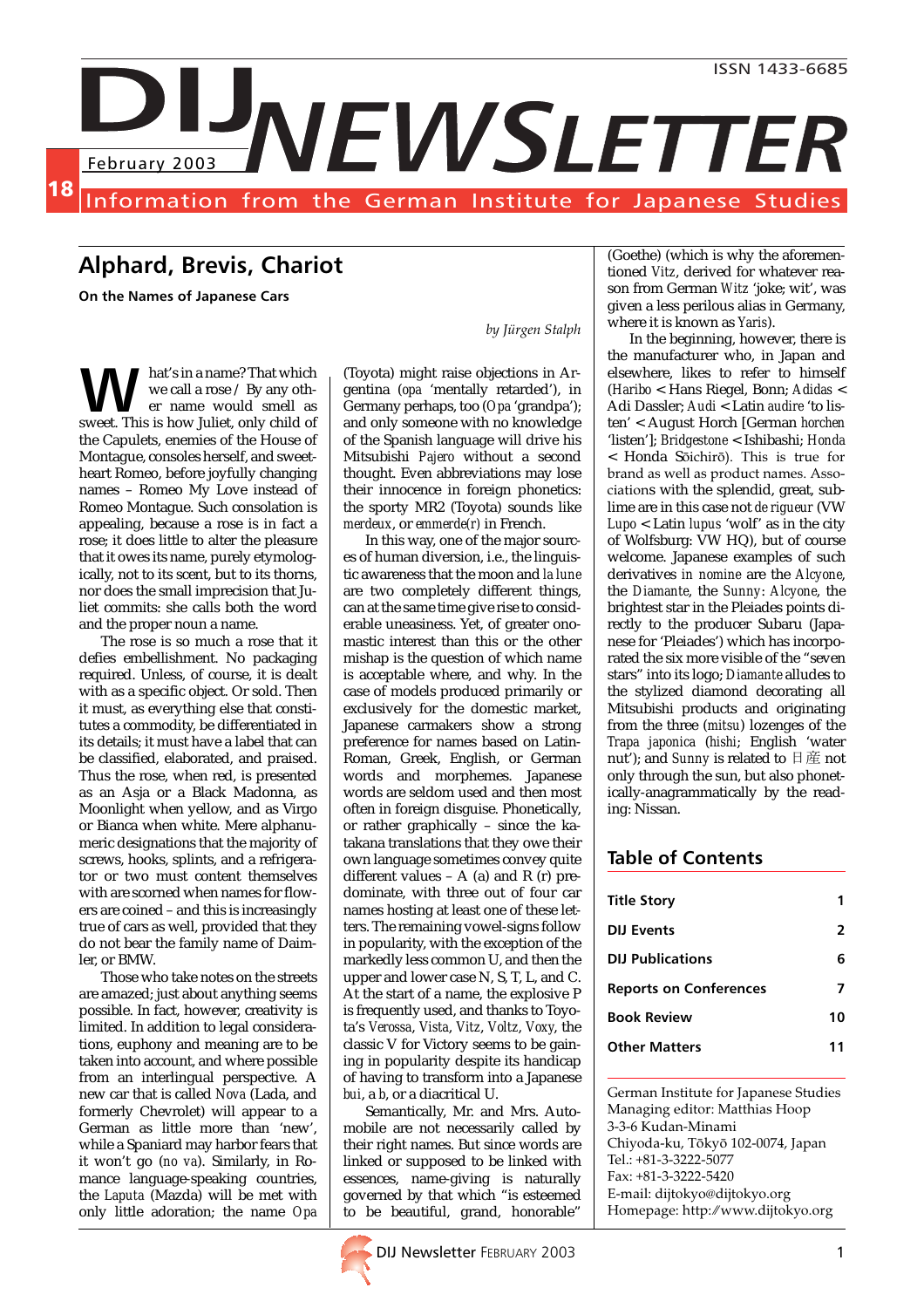Reaching for the stars – and beyond – is a popular practice anyway. To name but a few examples, there are the Mazda *Capella* (Alpha Aurigae), Toyota's *Alphard* (Alpha Hydrae), *Carina* (Keel of Boat), and *Cygnus* (constellation Swan), Isuzu's *Gemini* (constellation Gemini), Daihatsu's *Mira* (Red Giant in the constellation Whale) and Nissan's *Regulus* (Alpha Leonis). *Aero Star* (a Mitsubishi bus) and *Starlet* (Toyota) shine in a more generic manner. In their midst, Nissan's *Pulsar* beats out a rhythm while the gods dance above: *Gaia* (Toyota), the mother of heaven, the mountains and the seas (with the serendipitous additional meaning in Spanish of 'joyful'), her son *Chronos* (Kronos; Mazda), his granddaughter Artemis *Orthia* (Honda) and, in masculine disguise, 'the carrier of light' Lucina (Nissan's *Lucino*). The Toyota *Celica* (< Spanish *celica* 'heavenly, divine') adjectively joins the ranks.

Terrestrial names, accordingly, must come with royal connotations. For some time now Toyota has been varying the theme of "wreath and crown": *Camry* (< Japanese *kammuri*/*kanmuri* 'crown'), *Corolla*, *Corona*, *Cresta*, *Crown*; the regalia being completed with *Scepter*, *Regius*, *Majesta*, and *Royal*. Taking into account the L/Rshift, the *Lexus* and *Legnum* (Mitsubishi) probably also belong in this category. Nissan offers an athletic crowning with *Laurel* and *Laurel Medalist*, throwing in along the way the Little King *Regulus* mentioned above. Mitsubishi has a large bus *Aero Queen*, and alongside their *Diamante* we may file Nissan's *Presea* (< Spanish *presea* 'treasure, jewel').

Less royal, but just as dignified, awe-inspiring, or at least lofty, are Nissan's *Cima* (< Spanish *cima* 'summit, ridge, completion') and *Skyline*, and the Toyota limousines *Altezza*, *Aristo*, *Celsior* (< Latin *celsus* 'high, sublime'), *Emina* and *Estima*. These are joined almost seamlessly by a host of cars claiming general excellence and supremacy, *Numeri 1*, as it were: *Premacy* (Mazda), *Premio* (Toyota), *Primera* (Nissan), *Prius* (Toyota), as well as *Caldina* (inasmuch, as ascertained, from the Roman *cardinal*[*e*]), *Hiace* (< English *high* + *ace*) and *Supra* (all from Toyota). The word 'high' is incorporated into the names of Toyota's *Hilux* pick-up trucks and the *Hilux Surf* as well as Daihatsu's *Hijet* small truck. Others carrying greatness in their names, straightforwardly, *en passant*, or as part of the article designation, include the *Grandis* (Mitsubishi *Chariot*), the *Elgrand* (Nissan), the *Gran Turismo* (Nissan *Gloria*) and *Grand Escudo* (Suzuki), the *Lagreat* (Honda), the 659 ccm small *Max* (Daihatsu) and the

trucks *Forwardmax*, *Giga*, *Gigamax* (all Isuzu) as well as the *Super Great* (Mitsubishi) and *Titan* (Mazda). Besides, we find functional greatness, in case of Toyota in customary multiple form (*Platz, Raum*, and *Spacio*).

Otherwise, just about anything goes that seems desirable. Examples include compact smallness (Mazda *Demio*, Nissan *Hypermini*, Mitsubishi's *Minica* and *minicab*, or Suzuki's *Kei* and Mitsubishi's *ek* that derive from the Japanese *kei-jid*ô*sha*, meaning small vehicles with an engine displacement of less than 660 ccm); names that draw inspiration from fauna (Mitsubishi's *Colt*, Toyota's *Harrier* [a species of falcon, and otherwise used as a label for fighter jets] and *Lapin* [< French *lapin* 'rabbit'], Nissan's *Bluebird* [*Salia*; at the same time a direct reference to Maeterlinck's *Blue Bird* which is surprisingly present in the Japanese consciousness]); or, to name a semantic field which is also commonly tapped elsewhere, the wind (Nissan *Cefiro* and *Mistral*; VW *Passat*, *Scirocco*, *Vento*). In addition there are many names reminiscent of forward movement or motion in general: *Avancier* (Honda), *Avenir* (Nissan), *Corsa* (Toyota), *Cruze* (Suzuki-Chevrolet) and *Land Cruiser* (Toyota), *Forward* (Isuzu), *March*, *Mobilio*, *Move* (Nissan, Honda, Daihatsu), *Progrès* (Toyota), *R'nessa* (Nissan), *Vamos* (Honda). The remainder – if the vehicles are not just called what they are (Mitsubishi *Chariot,* Nissan *Vanetto Van*, Suzuki *Wagon R*) or what they drive on (Toyota *Granvia*, Nissan *Camino*) – the remainder of names refer to status, hopes, desires, and volition.

For the attentive road user the caconymy of the great and small, the noble and functional, the funny and fervent has a pleasurable additional effect – it offers live entertainment that easily outdoes children's number plate games: here, amidst the teeming masses, we come across a 6 feet 2 inch (1.88m) high *Scrum Wagon* (Mazda). There, on the side of the street, we see a silver grey *Odyssey* (Honda), whose driver is consulting the navigation system. At the lights a *Bighorn* (Isuzu) honking a filthy *Fun Cargo* (Toyota) through the intersection. In the dropoff zone at the train station three Dames, *Nadia* (Toyota), *Silvia* and *Serena* (Nissan), are waiting impatiently alongside *MeLady Carol* (Mazda) and a *Cavalier* from Nagoya for a sleeping *Galant* (Mitsubishi) in the opposite lane to, at long last, allow a heavily laden *Rosa* (Mitsubishi) to turn. A three-liter *Brevis* (Toyota) is trying to squeeze its 14 feet 11 inches (4.55m) into the last free spot of the No Standing area in front of the department store, while a well-behaved Honda trio, *Integra*, *Insight*, and *Accord*, is properly queuing up at the car park entrance; and so on and so forth. *Chasers*, *Sprinters*, *Soarers* on Toyota family hunt, a thundering *Trueno* from the same stable rushing after them; an old Nissan *Cedric*, steered by little Lord Fauntleroy, driving by far too fast; a seldom seen *Ardeo* (Toyota) pair, kissing on red; a jumble of palindromically worthless *Civics*, of *Fit* (Honda), *Swift* (Suzuki), *City* (Honda), *Life* (Honda), and foreign *Vitas* (Opel), sovereignly circumnavigated by *Dignity* (Mitsubishi), *Gloria* (Nissan) and Lord Hero of the naming trade: *Proudia* (Mitsubishi)!

What the majority of these names, as well as others unmentioned, have in common is first, their simple structure, and secondly, from a Japanese perspective, their foreign roots. Rare indeed are those whose names derive from Japanese words, as for example the *Ryoga* (< *ry*ôga 凌駕 'excellence' or *ry*ôga 龍駕 'imperial vehicle') and *Gal* $ue \leq \text{garyn}$   $\mathcal{R} \times \mathcal{R}$  'personal style'), both produced by Mitsuoka. The foreign still carries prestige; but even more important is the fact that it, in contrast to the linguistically familiar, creates a semantic safety distance. For this reason, the own is almost always disguised: *Galue* instead of 我流 , *Camry* instead of *Kanmuri*, *Kei* instead of 軽 . For the same reason – since as *la lune* the moon is a tourist and has to shine only in second place – cars in Japan may even appear as *Laputa*, *Naked* (Daihatsu), or *Scrum*. There is only one thing they, nominally, may not: fade away into nothingness.

Quotes from Goethe are taken from *Faust I* and the *Italian Journey*. The ending is owed to Arthur Schnitzler's *Buch der Sprüche und Bedenken* (Book of Aphorisms and Doubts).

## DIJ EVENTS

# Conference

Individual Responsibility vs. Social Solidarity – Current Economic and Legal Issues Concerning Social Policy in Japan and Germany (Tôkyô, September 10–11, 2002)

The topic of this conference, sponsored by the Univers Foundation, the Friedrich Ebert Foundation, the France Bed Medical Home Care Research Subsidy Foundation, and the German Embassy in Tôkyô, was recent social policy changes in Japan and Germany.

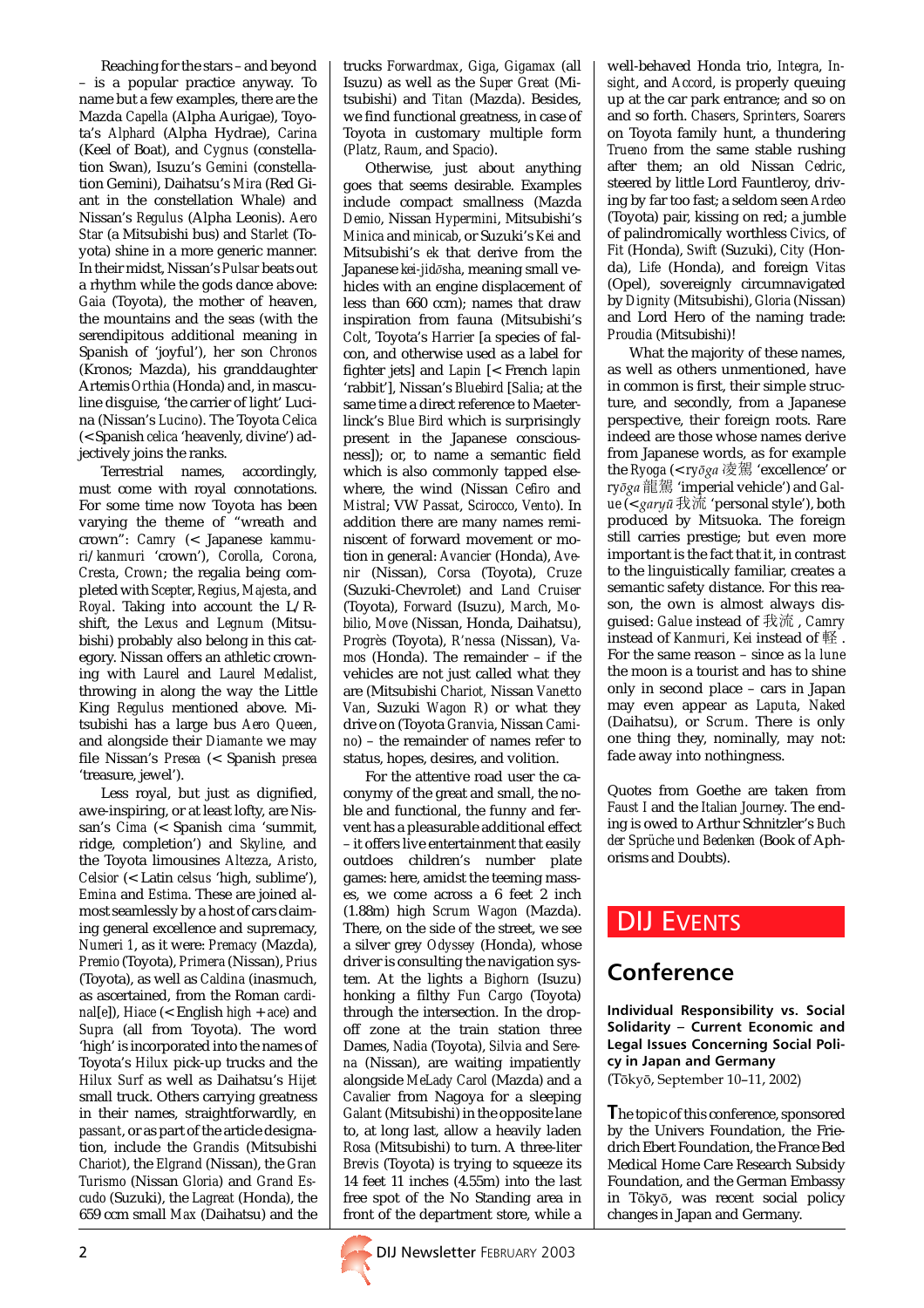Both countries have been facing very similar challenges: aging populations, changing employment structures, long-lasting economic stagnation, and globalization, all of which threaten existing social security arrangements. The focal point of this conference was the question whether and to what extent both welfare systems, which have often been described as "conservative-corporatist" regimes, are converging to more liberal modes of welfare capitalism. The organizers Harald Conrad (DIJ) and Arai Makoto (University of Tsukuba) brought together sixteen speakers and nine discussants to analyze, from a legal and economic perspective, recent changes in pension policy, income distribution, and long-term care, as well as age- and gender-specific issues in social security and the changing role of the non-profit sector.

The main results of this conference can be summarized as follows: Although there seems to be, at least on a very general level, a move toward more liberal models in almost all social policy areas, for example, the introduction and increasing importance of private pension provisions, there are also new measures which tend to strengthen existing redistributive elements. Thus, what we are witnessing appears not to be a real shift in paradigm. The same is true for changes in the social insurance of women. Whereas, for example, Germany has introduced an extension of leave schemes for care work, an improvement of social security for family caregivers and increasing bonuses for child-raising in women's pensions, and thereby improved the social security of women, these elements have at the same time strengthened the male bread-winner model stressing the existing conservative attitude of the German welfare state. In Japan, signs for a more liberal approach in women's social security are also rather mixed, and the same can be said about the growing role of the nonprofit sector in both countries. Whereas the role of this sector has indeed largely gained in importance, existing infrastructure and modes of provision, for example in the care sector, have not changed dramatically by these developments.

With the planned publication of the conference papers we hope to present some interesting case studies into the dynamics of "conservative-corporatist" welfare regimes.

## Symposium

#### Japan and Korea on the Road to a Common Future: Perspectives and Tasks

(Brühl, September 25–27, 2002)

The DIJ hosted an international symposium from September 25 through 27, 2002, with the title "Japan and Korea on the Road to a Common Future: Perspectives and Tasks." The conference was held jointly with the German Federal Agency for Civic Education and the Japanese Cultural Institute, Cologne, and in cooperation with the Chair for East Asian History at the University of Erfurt and the Japanese-German Center Berlin (JGCB). The conference was supported by the Japan Foundation. Some eighty listeners attended the conference, which was translated simultaneously (German-Japanese, German-Japanese).

The escalation of Japanese-Korean frictions in 2001 due to a renewed debate about Japanese history textbooks seemed to threaten recent rapprochement and even the smooth hosting of the FIFA World Cup in 2002. With this background in mind, Japanese, Korean and German researchers discussed the present state of Korean-Japanese relations in three panels; these were held in the East-West College of the Federal Agency for Civic Education in Brühl. Following the conference, a public panel discussion was hosted by the Japanese Cultural Institute, Cologne, which was chaired by Christoph Müller-Hofstede from the Federal Agency for Civic Education and opened with an introduction by Hartwig Hummel (University of Düsseldorf) and Sven Saaler (DIJ).

In the first panel, "A New Political and Economic Framework for Japanese-Korean Relations: Interdependence and Regionalism," papers were given by Izumi Hajime (Shizuoka Prefectural University, Japan), Kim Hosup (Chung-Ang University, Korea) and Hartwig Hummel (University of Düsseldorf). The panel was chaired by Wolfgang Brenn (JGCB). In the presentations, positive developments in recent Japanese-Korean relations, especially in the fields of security and economic policies, were stressed, but it was felt that the mutual mistrust that is still prevailing could lead to dangers in the future.

The second panel, "State and Perspectives of the Japanese-Korean History Debate: The Legacies of the Past," chaired by Reinhard Zöllner (University of Erfurt), addressed the main obstacle for Japanese-Korean rapprochement – the debate about history between Japan and Korea. In this panel, papers were given by Sakai Toshiki (Tôkyô Gakugei University), Chung Jae-jeong (University of Seoul) and Sven Saaler (DIJ). The papers covered attempts on the Japanese side to sanitize history and utilize it for political means, as well as Korean attempts to manipulate history for the sake of national integration.

In the third panel, "Civil Society and Cultural Initiatives: New Approaches in Japanese-Korean Relations," also chaired by Reinhard Zöllner, papers by Cho Kyu-cheol (Hankuk University of Foreign Studies, Seoul), Kohari Susumu (Shizuoka Prefectural University) and Isa Ducke (DIJ) were given. The three presenters all welcomed the future prospects for cultural exchange between Japan and Korea,



At the symposium "Japan and Korea on the Road to a Common Future"

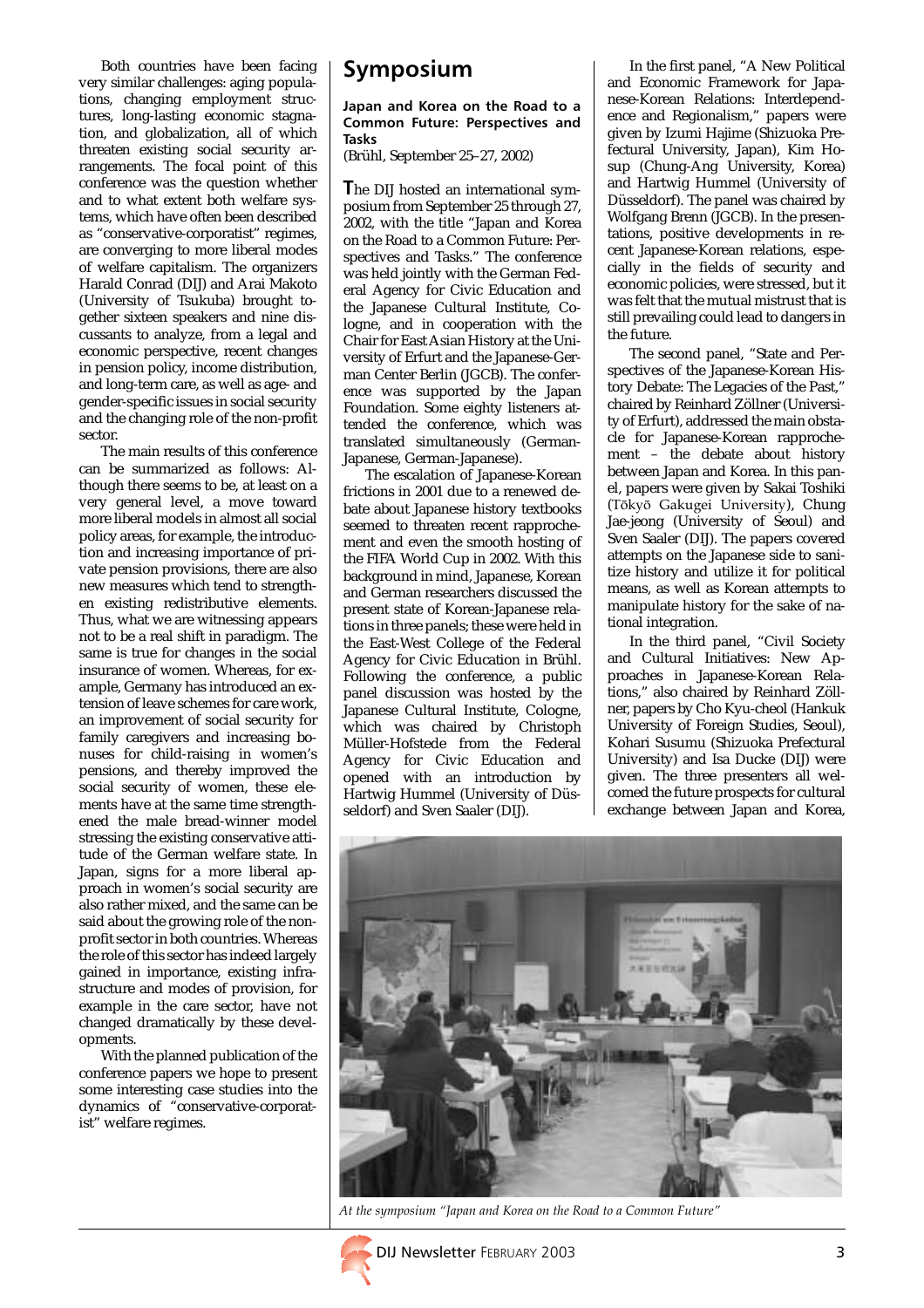especially by non-governmental representatives, since these have led to a considerable rapprochement at the grassroots level during the last years.

In the discussions after the panels and in the final discussion, nationalism in general and the manipulation of history and its utilization for political means was repeatedly identified as a major obstacle for Japanese-Korean rapprochement. As became clear in the discussion, this did not only mean attempts on the Japanese side to sanitize national history, but also attempts by Korea to manipulate history for the sake of national integration. However, it became clear that on the Japanese side, there is at present not the political will to ignore sectional interests for the sake of Japanese-Korean rapprochement.

Overall, the conference not only built on the already excellent rapport between Japanese and Korean social scientists, but also contributed to an improvement in understanding of East Asian affairs amongst the participants, and, it is hoped, adjusted the often stereotypical image of Japanese-Korean relations prevailing in Europe.

### Lecture Events

Japanese Corporations Between Structural Reform and Internationalization

(Düsseldorf, October 7, 2002; Hamburg, October 9, 2002)

Last October, two DIJ lecture events on "Japanese Corporations Between Structural Reform and Internationalization – Challenges and Changes for the German Economy" were held in Düsseldorf and in Hamburg.

The event in Düsseldorf – organized by the "Industrie-Club e.V." – took place on October 7, 2002, at the Industrie-Club conference room. Approximately one hundred representatives from different corporations and institutions in North Rhine-Westphalia followed the invitation extended by the Industrie-Club and the Deutsch-Japanischer Wirtschaftskreis. The moderator, Dr. Ruprecht Vondran from the Deutsch-Japanischer Wirtschaftskreis, opened the Düsseldorf event, and the first speaker, Hanns Günther Hilpert (German Institute for International and Security Affairs), delivered an overview on the current situation of the Japanese economy. Hilpert's main question, i.e., whether an end to the economic crisis can be expected soon, is difficult to answer. Nonetheless, Hilpert did show that reforms in Japan are quite necessary and that impressive examples of change and development are already underway. Andreas Moerke (DIJ), who spoke on the "New Structure of the Financial Market – Market Entry Potentials for German Corporations," paid special attention to the question of how the banking sector is changing. He was able to show that bad loans are a heavy burden for the banks in Japan. Nevertheless, financial institutions from the U.S., Britain or France have demonstrated more initiatives in respect to market entry in Japan than their German counterparts. The comments made by Consul Shinyo Takahiro stressed that the Koizumi cabinet is quite anxious to realize reforms in this sector.

The second part of the event dealt with areas where chances for market entry are even more visible. In his paper, René Haak (DIJ) dealt with "New Marketing Concepts for Consumer Goods – the Break-up of the Traditional Structures," revealing thereby how Japanese firms are able to compensate the loss in the middle price segments by using innovative marketing concepts. It was emphasized that – especially for premium products – the Japanese market still allows a good profit margin. The potentials of one special market segment – the "silver market" – were shown by Harald Conrad (DIJ) in his paper titled "Ambitious and Financially Sound – Japanese Senior People as a New Target Group." Conrad highlighted that in various market segments – be it care, health, leisure, media or finance, but also real estate or the job market – new market chances can be found. Harald Dolles (DIJ) was the last speaker at the event with his paper "Trust and Control in German-Japanese Cooperations." Using the results of his empirical study, Dolles could show the importance of trust in business relations – especially for smalland medium-sized firms.

The second lecture event addressing the same issues was held on October 9, 2002, in Hamburg at the Chamber of Commerce. The speakers were introduced by Tim Goydke (Regional Manager Japan and Korea at the German Asia-Pacific Business Association) who also moderated the discussion. Given the space constraints at the Chamber of Commerce only twenty listeners were able to attend the lecture, but the relatively small number was compensated by even more intensive discussions.

The lecture events turned out to be of great interest for a large number of people. The talks are scheduled to be continued in spring 2003.

## Conference

#### Pan-Asianism in Modern Japanese History: Colonialism, Regionalism and Borders

(Tôkyô, November 29−30, 2002)

Throughout the year 2002, new developments towards regional cooperation and integration could be observed in East and Southeast Asia. Until quite recently, the process of regional integration in Asia was limited to Southeast Asia, but since the emergence of the "ASEAN plus 3" concept (i.e., ASEAN plus China, Japan and Korea), all of East Asia must be taken into consideration. The rapprochement of China and ASEAN has made clear for Japan that only an active participation in the integration process can, in the long run, help avoid Japanese isolation in Asia. Prime Minister Koizumi Jun'ichirô on January 14, 2002, demonstrated the awareness of this situation in Japan, when he called for the creation of a "regional community in East Asia" during a visit to Singapore.

Even though regional integration in East and Southeast Asia still faces many problems, the dynamics of integration are no longer limited to the economy. Against this background, on November 29−30, 2002, Sven Saaler organized an international conference in Tôkyô on "Pan-Asianism in Modern Japanese History" with the aim of exploring the ideology of Pan-Asianism (or Asianism) as a predecessor of Asian regionalism, thereby bringing historical perspective to bear on approaches to regional cooperation and integration, as well as to analyze various utilizations and manifestations of Pan-Asian ideology in modern Japanese history. While Pan-Asianism is mostly connected to Japanese expansion and aggression in Asia, there is more to Pan-Asianism than this very common yet one-dimensional interpretation of self-interested political utilization. Thus, this conference addressed questions of Pan-Asian thought in modern Japan from the 1880s until the post-World War II era.

A recurring question in the sixteen presentations was what does "Asia" actually mean. A European concept originally, the term "Asia" was used in Asia only after the arrival of the European colonialist powers. In Japanese politics as well as in intellectual discourse, the term "Asia" was extremely ambivalent: it was used as a value-free, but frequently redefined geographical term; as a political term; a term representing "the other" when defining Japanese identity; as well as a term hinting at the origin of Japan's traditional

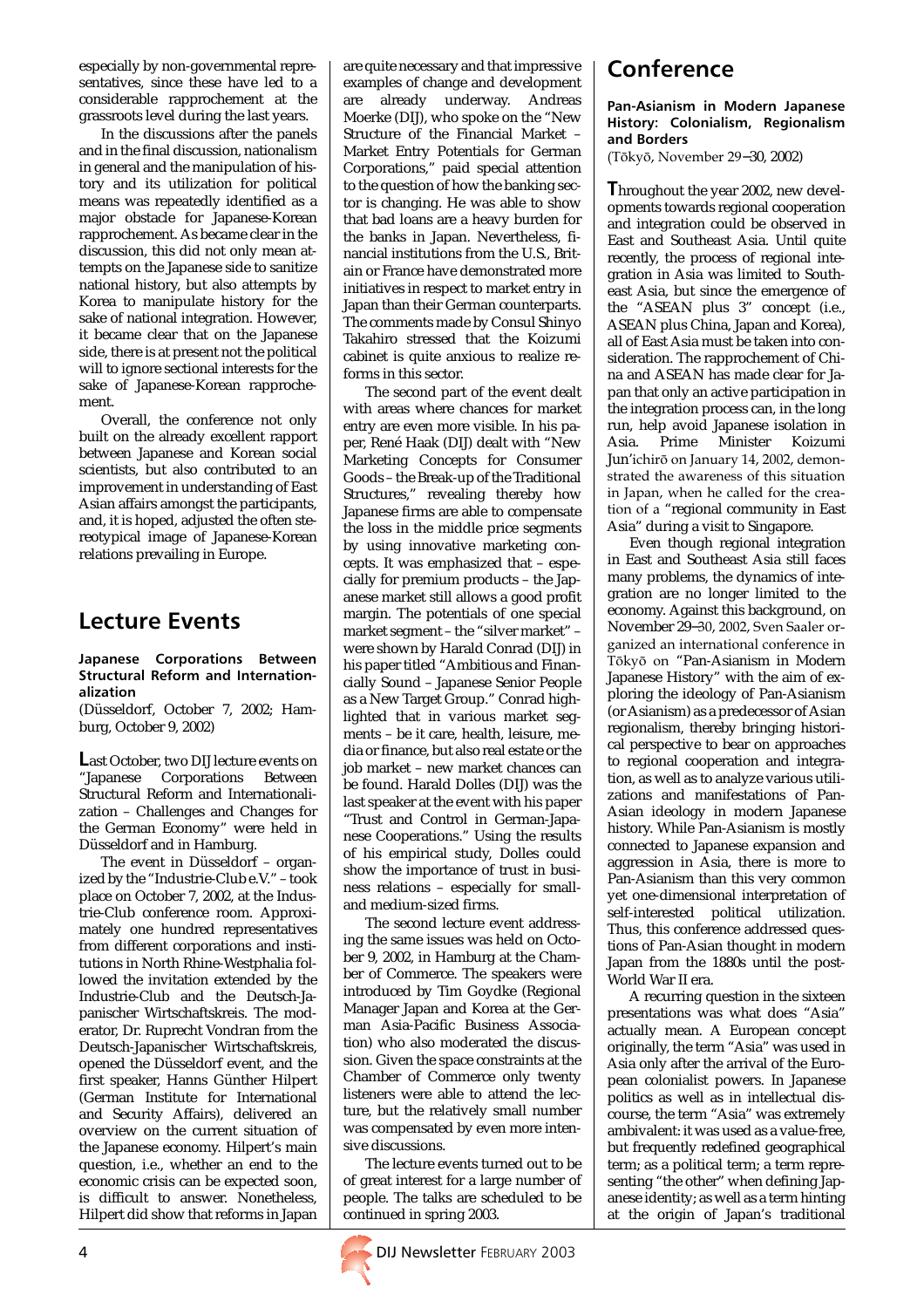

The speakers of panel five at the conference "Pan-Asianism in Modern Japanese History"

"Asian identity." The conference consisted of five panels. The first panel (Harald Kleinschmidt, Romano Vulpitta, John Kim, and Rolf-Harald Wippich) addressed comparative aspects and general questions of regionalism. The presenters of the second panel (Kuroki Morifumi, Katô Yôko, Li Narangoa, and Sakai Tetsuya) threw some light on the necessary factors for the creation and the construction of a regional identity. The third panel (Christopher Szpilman, Michael Schneider, Dick Stegewerns, and Sven Saaler) analyzed tensions of Pan-Asian discourse with regionalism, nationalism and ethnocentrism. In this panel, the development of Pan-Asianism during the 1920s and early 1930s stood at the center of attention. Panel four (Roger Brown, Kevin Doak, Gerhard Krebs, and Hatano Sumio) dealt with the utilization of Pan-Asian ideology for the legitimization of Japanese colonial rule in Asia. The presentations of panel five (Victor Koschmann, Hatsuse Ryûhei, Oguma Eiji, Kristine Dennehy, and Fujiwara Kiichi) addressed changes in Pan-Asian discourse from wartime to postwar Japan. In doing so, continuities and discontinuities could be discovered, but in the first place it was emphasized that Pan-Asian discourse continued to play an important role in Japan even after 1945 and obviously until the present day. Miwa Kimitada (professor emeritus, Sophia University) provided the closing remarks to the conference. The complete program of the conference, including the titles and abstracts of presentations, can be found on the DIJ homepage. The Japan Foundation and the German Embassy, Tôkyô, supported the conference. Seventy-five people attended the conference as listeners, proving there is a wide interest for historical topics that are connected to contemporary problems in the economy, politics, and diplomacy. The results of the conference will be published at the end of 2003.

# Symposium

#### Globalization and the Definition of Identity in East and Southeast Asia (Berlin, December 10, 2002)

Does globalization inevitably signify Americanization, as is customarily assumed in Japan? Or can it also mean the worldwide dissemination of, say, Korean culture, as Lee Eun-Jeung (University of Halle-Wittenberg) argued? This was just one of the many issues discussed at an all-day symposium held at the Japanese-German Center Berlin (JGCB), which acted as cohost to the event alongside the German Institute for Japanese Studies. Further topics of debate included the political situation in East and Southeast Asia, the role of Islam and other religions as well as the function of intellectuals. In their welcoming addresses, the Secretary General of the JGCB, Angelika Viets, and her colleague from the German Institute for Japanese Studies, Irmela Hijiya-Kirschnereit, shared the task of sketching the framework for the following inventory of the joint research project "Assertions of Cultural Uniqueness in Asia" (see conference report in this Newsletter), to which the papers presented during the morning session were dedicated. Under the title "Aestheticism Between Anti-Hegemonic Critique and Cultural Self-Assertion," Mishima Ken'ichi (Ôsaka University) analyzed in a historical case study from the periods between the two World Wars the formative phase of such a discourse in the philosophical writings of the Kyôto School,

whose retrospective, selective and essentialist ideas have permeated "even the micro cells of daily life" in contemporary Japan. Michael Lackner (University of Erlangen-Nuremberg) supplemented his remarks on the methodology and aims of the project with a typological characterization of modern Chinese discourses of self-assertion, which he differentiated according to patterns of argumentation as well as strategies of dichotomization and universalization into types such as "We've already got that," "We have the real thing" or "We will give you something." Lee E.-J. expanded upon this concentrated retrospective with comments on the Confucian cultural discourse in Korea. An audience of about seventy individuals, from Berlin and beyond, representing academia, government ministries, the economy, administration and politics participated in the lively discussions concluding this session which was moderated by Steffi Richter (University of Leipzig). During the afternoon session, which was devoted to a podium discussion moderated by Irmela Hijiya-Kirschnereit, contributions from the audience became even more engaging. The podium discussion was primarily aimed at expanding the horizon of the project's current emphasis on China, Japan, and Korea to include South and Southeast Asia, thus also touching upon aspects of self-assertion in Islam. Judith Schlehe (University of Freiburg), Claudia Derichs (University of Duisburg) and Vincent Houben (Humboldt University Berlin) drew attention to the peculiar features of the relationship between religion and politics in the region, e.g., in Indonesia or Malaysia, and highlighted the dynamism and the constant changes in the debates on selfassertion there, as seen, for example, in the continuous negotiation of stereotypes and projections between the generations or within one person in various life stages. Intraregional aspects emerged repeatedly, for example, with regard to the idealization of Japanese women by Balinese men (Schlehe) or in discussions of the nationalist elites in Southeast Asia who look to Japan as a role model for their search of national independence (Houben). In the ensuing discussion, which frequently returned to the role of religion, Lee recalled that it was not Confucianism but rather shamanism that was regarded as indigenously Korean, and Lackner stated the presence of Muslim inhabitants in all Chinese cities, a fact that is given little attention within the country due to everyday suppression. Houben pointed out that in multiethnic and multireligious societies such as

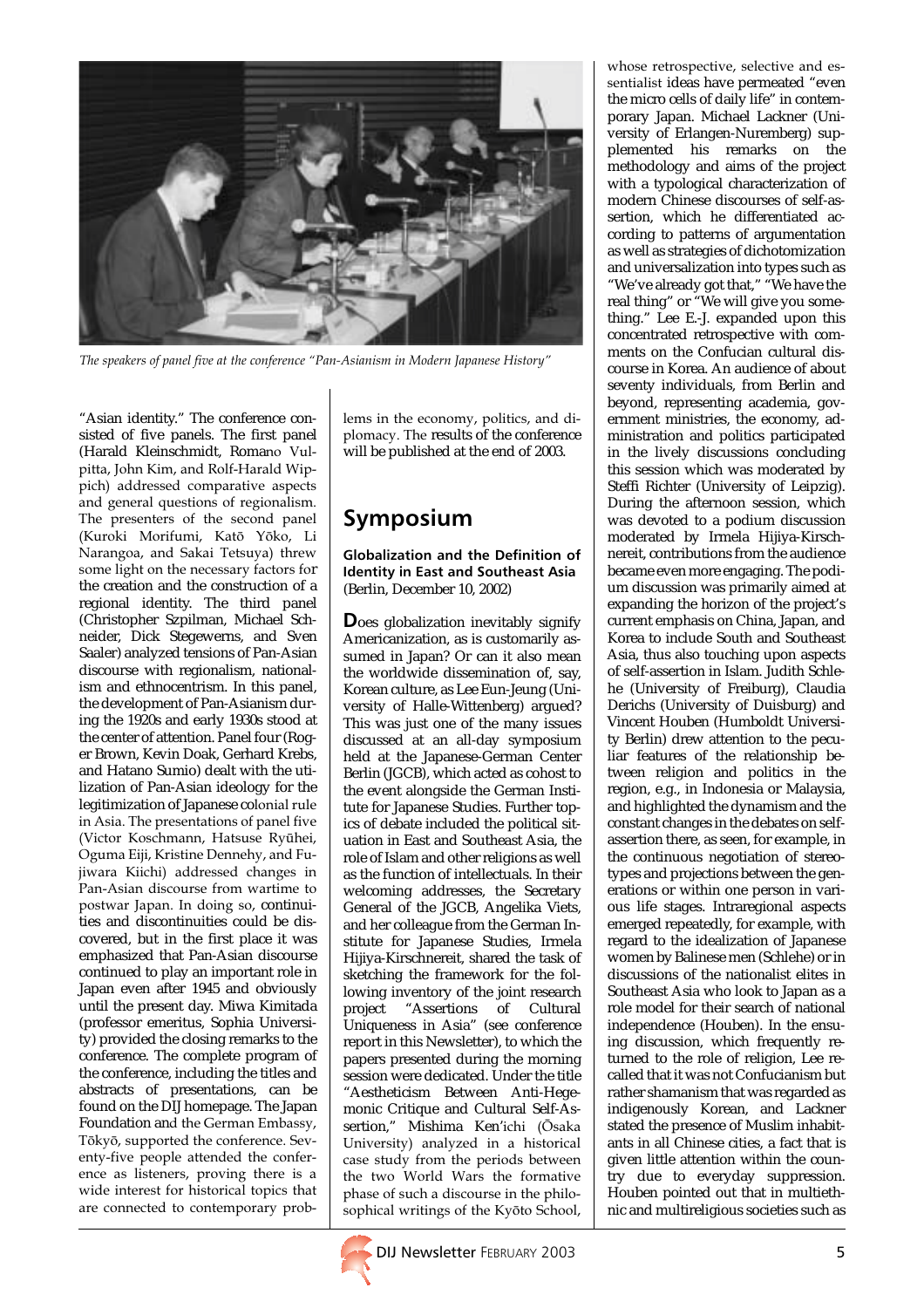Indonesia, national institutions for the regulation of conflicts have been developed. Thus, the symposium which was voluntarily designed in the format of a brainstorming directed by a set of guiding questions, contributed to furthering our understanding of the region as well as some aspects of intercontinental relations. As a result of the regional and disciplinary enlargement – this was the first time anthropological approaches were introduced – the discussions opened new perspectives and offered many suggestions for the ongoing project on assertions of cultural uniqueness in Asia.

### Third Symposium "Assertions of Cultural Uniqueness in Asia" ("Asiatische Selbstbehauptungsdiskurse")

(Erlangen, December 12–14, 2002)

As a follow-up to symposia held at the German Institute for Japanese Studies (DIJ), Tôkyô, in the fall of 2000 (cf. Newsletter 12) and at the Goethe-Institute, Seoul, in November of the following year (cf. Newsletter 15), the third symposium on "Assertions of Cultural Uniqueness in Asia" was held at the University of Erlangen-Nuremberg from December 12 through 14, 2002. The initiators of these conferences were Mishima Ken'ichi (Ôsaka), Michael Lackner (Erlangen), and Irmela Hijiya-Kirschnereit (Tôkyô). This latest and to date most extensive symposium was organized by the Chair of Chinese Studies of the University of Erlangen-Nuremberg (M. Lackner) in cooperation with the Zentralinstitut für Regionalforschung. It was entitled "The Omnipresence of Assertions of Cultural Uniqueness in Asia: Chinese, Japanese, and Korean Perspectives" ("Die Allgegenwart von Selbstbehauptungsdiskursen in Ostasien: Chinesische, japanische und koreanische Perspektiven"), thus reflecting the enhancement of themes, dimensions, and goals of cultural self-assertion. In eight panels dealing with typologies, revisions, art and aesthetics, language and poetry, martial arts and sports, gender, interregional perspectives, and intercultural communication, a wide variety of discursive forms of self-assertions was presented and discussed. The panels were highly informative and well organized by Iwo Amelung (Erlangen) and Joachim Kurtz (Erlangen/Princeton). Contributing to the panel "Martial Arts

and Sports," Isa Ducke (DIJ) gave a presentation on "International Sports Events: A Playground for Nationalism or a Starting Point for Regional Self-Assertion?" Ducke discussed the question to which degree international sports events such as the Asian Games or the Soccer World Cup 2002 contributed to the formation of a regional Asian identity. As part of the panel on gender-related issues Andrea Germer (DIJ) gave a presentation on "Gender and Nation: Feminism and Nationalism in War-Time Japan" arguing for historical connections in the formation of national and gender identities. She also highlighted how emancipatory thought, aiming at the participation of women in public decision-making, turned into collaborative forms of participation in ultra-nationalist discourses of cultural uniqueness.

In the closing discussion of the symposium, chaired by I. Hijiya-Kirschnereit (DIJ) the panelists discussed chances and problems of this third symposium's enhanced thematic spectrum. The consideration of so-called "endogeneous" discourses of self-assertion (W. Schwendtker, Ôsaka), whose actors and goals were located on a subnational level, was seen to be a productive tool. However, the diversity of presentations and the variety of meanings associated with the terms self-assertion or assertions of cultural uniqueness strained the possibility of deepening the argument. Participants stressed the need for closer definition of terminology as a basis for future discussions. A time and place for a followup conference has not yet been decided. The publication of selected contributions to the previous symposia is scheduled to appear in 2003.

## DIJ PUBLICATIONS

Japanstudien – Jahrbuch des Deutschen Instituts für Japanstudien der Stiftung Deutsche Geisteswissenschaftliche Institute im Ausland, vol. 14. Munich: Iudicium, 2002, 402 pp. (ISBN 3-89129-377-1)

In December 2002, volume 14 of the DIJ yearbook *Japanstudien* [Japanese Studies] was published. This year's volume focuses on the topic "Japan in a Paradigmatic Perspective." Japan seems to be of special interest for studies in the humanities, the social sciences and economics; it has been one of the most frequently used countries for



comparative studies over the past decades. In the past, when it was time to create and formulate general notions, theses and theories in the above-mentioned disciplines, the point of reference taken was the so-called "Western" example. In that sense, the underlying question in the new DIJ yearbook is whether and to what degree Japanese studies, i.e., research on Japan, can contribute to the development of the humanities and social sciences and the general formation or modification of models and theories. In addition to ten essays contributing to the main focus of this volume from the perspective of sociology, anthropology, history, political science, law, economics, cultural studies and gender studies, linguistics, and literature studies, there is one miscellaneous article as well as ten reviews of recent books published in English, French, German, and Japanese.

CONTRIBUTIONS: I. Hijiya-Kirschnereit: Vorwort [Foreword] · I. Günther, I. Hijiya-Kirschnereit, M. Koch: Japan als Fallbeispiel in den Wissenschaften – Eine Einführung [Japan in a Paradigmatic Perspective – An Introduction] · J. P. Arnason: Is Japan a Civilization *Sui Generis*? · R. Grew: Comparing Modern Japan: Are There More Comparisons to Make? · S. Saaler: Japan in der internationalen Militarismusforschung [Japan as a Case Study in International Research on Militarism] · P. Kevenhörster: Japan: Politische Entscheidungsstrukturen im Spiegel politikwissenschaftlicher Deutungen [Japan: Political Decision-Making Structures in the Mirror of Political Science Interpretations] · W. Möschel: Japanisches Kartellrecht – von außen gesehen [Japanese Antitrust Law – Revisited from the Outside] · F. Waldenberger: Japan als Gegenstand komparativer Analysen in den Wirtschaftswissenschaften, dargestellt am Thema "Corporate Governance" [Japan as a Subject of Comparative Analyses in the Economics, Exemplified by "Corporate Governance"] · C. Schröppel, Nakajima M.: The Changing Interpretation of the Flying Geese Model of Economic Development · Mae M.: Öffentlichkeit und Privatheit im japanischen Modernisierungsprozeß [The Public and the Private in the Japanese Modernization Process] · G. Wienold: Linguistische Typologie und Japanisch [Linguistic Typology and the Japanese Language] · J. Walker*:* The Uniqueness of the Japanese Novel and Its Contribution to the Theory of the Novel · H. Meyer: Pioneer of "Taishô Democracy": Abe Isoo's Social Democratic Idealism and Japanese Concepts of Democracy from 1900 to 1920 · Rezensionen [Book Reviews]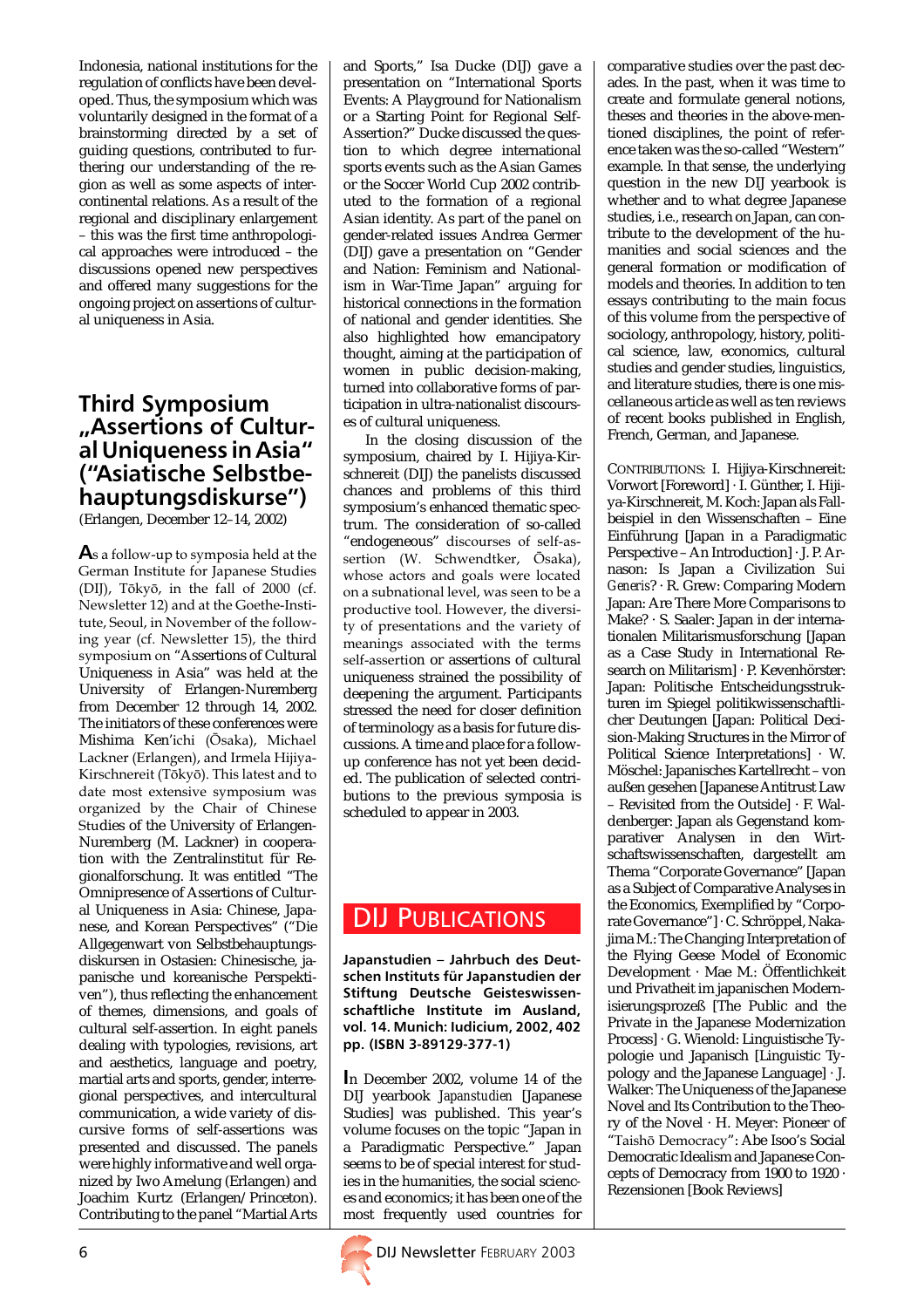Harald Conrad, Ralph Lützeler (eds.): Aging and Social Policy – A German-Japanese Comparison. Munich: Iudicium, 2002 (= Monographien aus dem Deutschen Institut für Japanstudien, vol. 26), 353 pp. (ISBN 3-89129-840-4)



In recent years, Japan and Germany have been facing very similar challenges: aging populations, changing employment structures, long-lasting economic stagnation, and globalization, all of which threaten existing social security arrangements. In a number of respects, both countries are more socially and politically regulated, and in this sense less liberal, than the Anglo-American economies. Nonetheless, during the last couple of years several important social policy reforms have been implemented. A comparison of these reforms may thus provide valuable insights into the changing character of "conservative" welfare states.

This volume concentrates on two fields of social policy: long-term care insurance and public pensions. These social insurances are at the center of current public debate in both countries because an aging population translates immediately into a higher demand for care for the elderly and old age security. The contributions range from demographic and policy implications of aging through detailed analyses on the different reform measures to specific aspects such as bioethical or regional policy considerations. This volume is intended not only for experts specializing in social policy research, but also for policy-makers as well as the general reader interested in the current debates centering on the "restructuring of the welfare state."

CONTRIBUTIONS: I. Hijiya-Kirschnereit: Preface · H. Conrad, R. Lützeler: German and Japanese Social Policy in Comparative Perspective: An Overview · Arai M.: The Aging Society and the Social Security System in Japan · Kojima H.: Population Aging and Living Arrangements of the Elderly in Japan · K. Veith: The Aging Process in Germany and Implications for a Needs-Oriented Social Policy · P. Talcott: The Politics of Japan's Long-Term Care Insurance System · G. Naegele, M. Reichert: Six Years Long-Term Care Insurance in Germany: An Overview · I. Knüver, M. Merfert: Long-Term Care Insurance in Germany: The Role of the Federal States · T. Klie: Long-Term Care Insurance in Germany and Japan: A Comparative Comment · J. C. Campbell: How Policies Differ: Long-Term Care Insurance in Japan and Germany · H. Conrad: Old Age Security in Japan: The Implications of Recent Public and Occupational Pension Reforms · W. Schmähl: Pension Policy in Germany – Major Postwar Reforms and Recent Decisions · H. Rothgang: Long-Term Care in Germany: Projections on Public Long-Term Care Insurance Financing · R. Lützeler: Demographic and Regional Aspects of Aging and Long-Term Care in Japan · S. Frühstück: The Rhetoric of Reform: On the Institutionalization and De-Institutionalization of Old Age · Kimura R.: Bioethical Public Policy and the Making of the 1997 Japanese Long-Term Care Insurance Law.

### REPORTS ON **CONFERENCES**

## The Peace Boat's 38th Voyage: Korea and Kuril Islands

(August 15–30, 2002)

The Japanese NGO "Peace Boat" was founded in 1983 to promote international exchange and understanding in East Asia. Since then it has organized several educational voyages every year onboard a passenger ship. Lectures and seminars in the ship, as well as exchange programs in the ports, aim to promote peace and exchanges at the grassroots level. The 38th cruise, between August 15 and 30, 2002, took 537 mostly Japanese passengers to Wŏnsan and P'yŏngyang, Pusan, Sakhalin and to the Kuril island of Kunashiri.



The voyage thus included visits to all the so-called "close, but distant neighbors" of Japan – North and South Korea as well as Russia – with which bilateral relations are still under considerable stress. Even though the year 2002 was the "Japan-South Korea Friendship Year" and the cohosting of the FIFA World Cup was anticipated to bring an improvement in bilateral relations between Japan and South Korea, latest opinion polls show that a lot of mistrust still prevails, due to the history textbook problem as well as frequent visits of Japanese politicians to the Yasukuni Shrine. Relations between Japan and North Korea also suffer from these two issues. As for Japan and its closest neighbor Russia, disputed sovereignty of the Kuril Islands remains a thorny issue and has so far prevented the conclusion of a peace treaty fifty-seven years after the end of World War II.

Notwithstanding these political problems, Peace Boat had organized this voyage to improve understanding between the people involved. The visits included exchange programs, home stays and cultural study tours in each of the ports so as to offer participants and local people the opportunity to come together and share opinions. Sven Saaler from the DIJ was invited as a guest speaker and gave lectures on the "History and Present State of Russo-Japanese Relations" as well as on the current history textbook problem and its impact on Japanese relations with both Koreas. Further guest speakers included Maeda Tetsuo (Tôkyô International University and independent journalist), Takahashi Kazuo (The University of the Air), Ogata Ken (professor emeritus, Hôsei University), Uchida Masatoshi (lawyer), Kim Yon (Dôshisha University), Kawabe Ichirô (Aichi University), Kamata Satoshi (freelance writer), Terada Tatsuo (freelance journalist).

The voyage started in Kôbe and reached the North Korean port of Wŏnsan on the east coast of the Korean peninsula on the third day. Participants were then taken across the Korean peninsula to P'yongyang in buses. The four-day program included visits at the North-South border in P'anmunjom, at the P'yongyang University of Foreign Studies, as well as several seminars with North Korean social scientists on topics such as "History Textbook Problem," "Korean Unification," "North Korean-Japanese Relations," and "A Nuclear-Free Zone in Northeast Asia." After a two-day visit in Pusan, South Korea, the voyage continued and reached Korsakov (former Ôdomari) in Sakhalin. In both stops,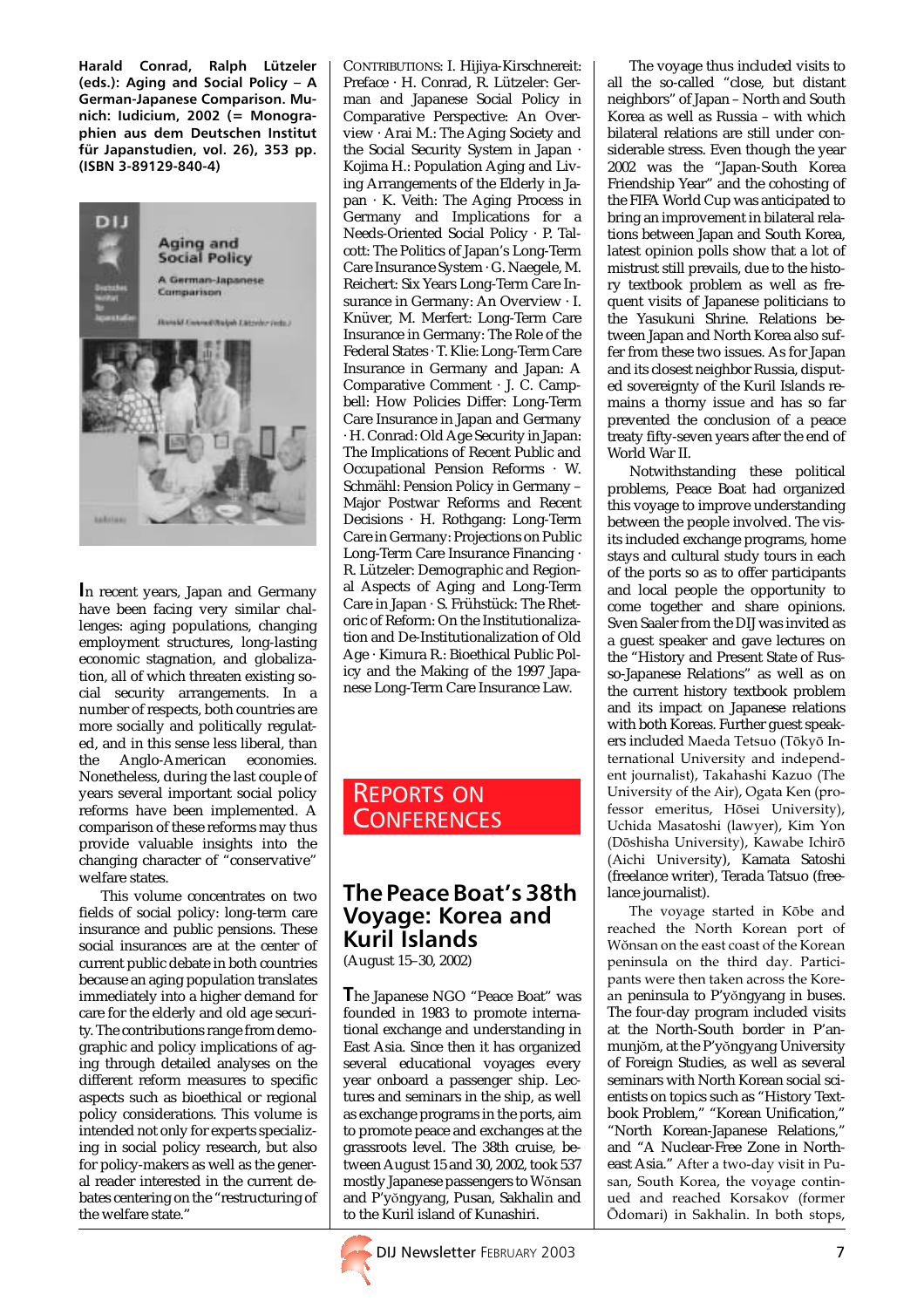

On the way to the Kuril islands



Old branch office of the Hokkaidô Takushoku Bank in Korsakov (former Ôdomari)



Visit at the P'yongyang University of Foreign Studies; right, Sven Saaler (DIJ)

home stays and exchange programs were organized with local partner organizations. The last stop was the Kuril island of Kunashiri. Since the southern Kuril islands (called "Northern Territories" in Japan) are disputed territory between Japan and Russia, it is normally difficult to visit the islands. As an international NGO, however, Peace Boat could get visa-free access for the participants of the voyage. It was the first time such a large group of Japanese visitors had visited the islands since the end of the war (although Peace Boat had organized a trip to the Kuril islands in 1991 with a smaller group).

Intensive media coverage accompanied the 38th voyage of "Peace Boat," particularly the visits in North Korea, where economic reforms were introduced just weeks previously, and on Kunashiri. Correspondents from the Japanese daily newspaper Asahi Shinbun, Time Magazine, The New York Times, The Sakhalin Times and the German weekly Der Spiegel accompanied the cruise.

### The 12th German-Language Conference on Japanese **Studies**

(Bonn, September 30 – October 3, 2002)

The conference was held in September/October 2002 in Bonn, and organized by the Department of Japanese Studies at the University of Bonn (whose director, Josef Kreiner, incidentally, was the first director of the DIJ). More than three hundred participants attended the conference from many countries, including Germany, Austria, and Switzerland as well as Japan.

Several speakers in the introductory session noted that in spite of continuing good bilateral relations between Japan and Germany, interest between the respective countries is declining, and that exchange between both countries should be increased. In this context, the various speakers in the introstressed the importance of the FIFA World Cup and the related visit of German Chancellor Gerhard Schröder to Japan.

The conference even featured a special panel on the World Cup, in which DIJ researcher Isa Ducke talked about the Japanese-Korean relations. This panel was one of twenty-one special sessions of the conference, comprising panels, workshops and discussion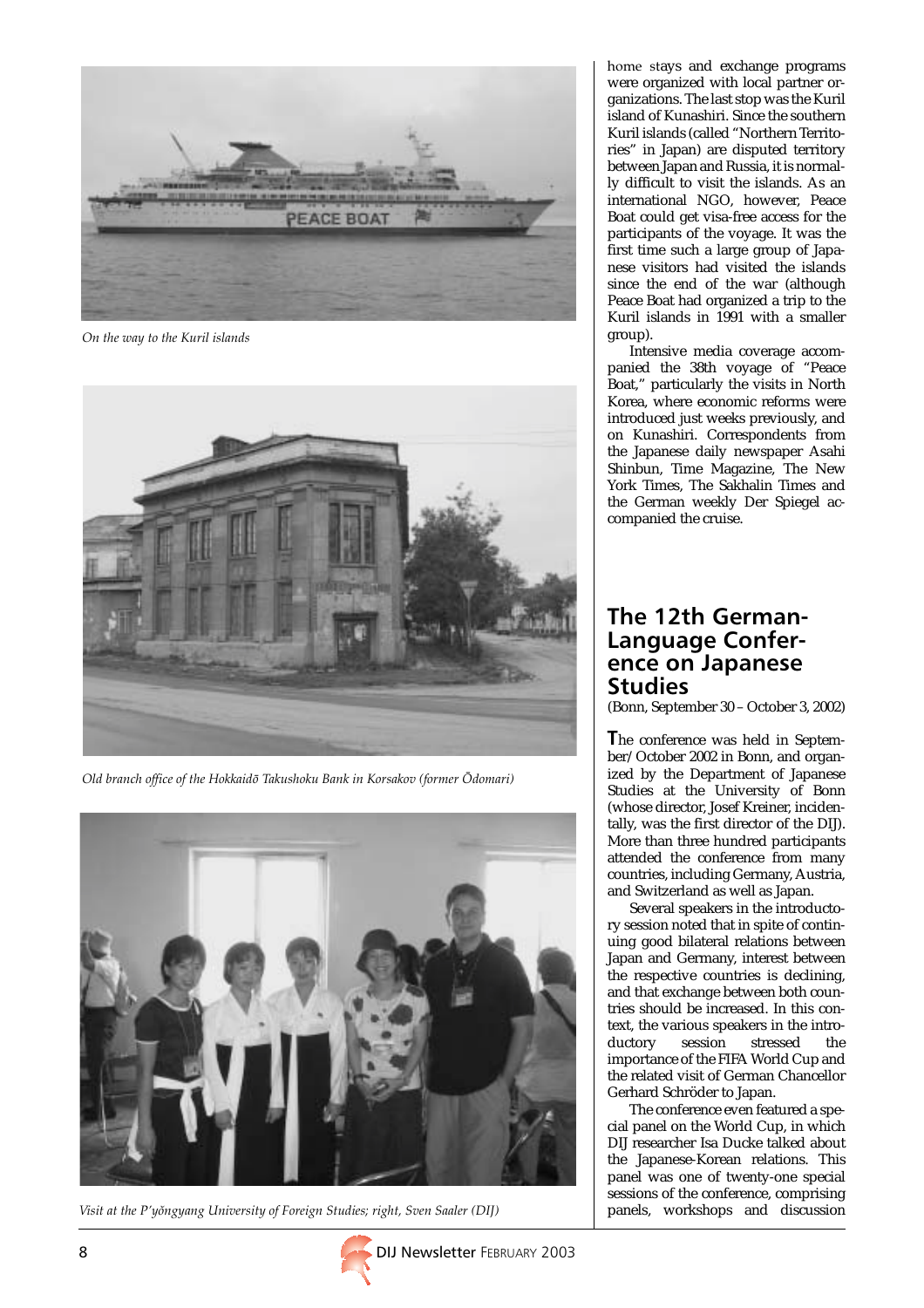groups on specific topics. Another DIJ researcher, Andrea Germer, contributed a presentation on the development of feminist historiography in Japan to a panel titled "Globalization and the Change of Gender Relationships" (special session no. 13).

In addition to the special sessions, there were some seventy individual papers grouped into sessions on history, art, religion/history of thought, economics, literature, language, law, and society/politics. Researchers from the DIJ gave a number of papers in these sessions. In the society/politics session, Matthias Koch talked about Japan in a paradigmatic perspective, while Sven Saaler addressed the current textbook debate in Japan. In the economics session, Harald Conrad discussed the future of pension systems in Japan. Ando Junko, in the history session, offered a paper on the debate over a revision of the Japanese constitution. A number of former researchers and scholarship holders at the DIJ also gave papers at the conference. Details can be found on the conference's web site, www.japanologentag.uni-bonn.de.

Early publication of the papers presented at the conference is planned. No decision was made as yet regarding the venue of the next conference, but the final session offered some recommendations for future organizers. Several participants asked that the next conference should be shorter than this one. There was also some discussion about the status of special sessions versus normal, single discipline sessions. While some welcomed the interdisciplinary possibilities offered by the special sessions, others complained that the relatively free timetabling of the panels made it more difficult for the audience to switch sessions and to pick individual presentations they wanted to attend.

### The Ninth Kyushu International Cultural Conference

(Fukuoka, October 30–31, 2002)

The Ninth Kyushu International Cultural Conference was held on October 30–31, 2002, in Fukuoka on the occasion of the fifty-fifth anniversary of the founding of the Fukuoka UNESCO Association. With an audience of more than one hundred listeners, the conference – which focused on "Japan's Choices in the 21st Century and the World" – was very well attended. On the first day keynote speeches were given by Ronald Dore (University of London) on "Recapitulating the Twentieth Century, Reflecting on the Twenty-First" and Katô Shûichi on "Japan's Choice at the Beginning of the Twenty-First Century." Moderators at the conference were Romano Vulpitta (Kyôto Sangyô University) and Anwei Liu (Tôkyô Institute of Technology).

On the second day papers about the state of affairs of Japanese Studies in their respective countries were presented by seven researchers: Xu Yiping (Beijing Center for Japanese Studies), François Lachaud (Centre de l'École Française d'Extrême-Orient, Kyôto), P. Abraham George (Jawaharlal Nehru University, New Delhi), Choi Jae-chol (Hankuk University of Foreign Studies, Seoul), Alexandre A. Dolin (Tôkyô University of Foreign Studies), David Howell (Princeton University), and Sven Saaler (DIJ). The discussants were Tzvetana Kristeva (University of Tôkyô), Okuno Masamoto (Kwassui Women's College) and Jerry K. Fischer (Macalester College). Tsurumi Shunsuke provided the closing remarks.

In the following discussions, problems of Japanese Studies in the various countries were addressed, but the central aspect of the conference, i.e., "Japan's Choice in the Twenty-First Century" was once again examined. Notwithstanding different situations in various countries, the similarities in the development of Japan-related research became obvious during the discussion, and especially the similarities in terms of contents of research, but also in terms of methodology, i.e., the development from "traditional" Japanology to a supposedly more modern approach of Japanese Studies in the field of social sciences, and again to a post-Japanese Studies approach. Moreover, practical questions were addressed, such as the problem of research funding, as well as the task of justifying Japan-related research and transmitting the results of research into society. Naturally, the latest developments in international politics, a central aspect of the conference, "Japan's Choice in the Twenty-First Century," ignited some controversy, for example, the question of whether Japan may have to choose in the future between continuing to rely heavily on the United States in international politics, or to make a conscious decision to rejoin Asia and build closer relations with China, or, indeed, whether Japan has a choice at all.

# Conference

#### Historical Consciousness, Historiography and Modern Japanese Values (Banff, October 31–November 3, 2002)

This conference was organized by the Nichibunken, Kyôto, in cooperation with the University of Calgary, Alberta, Canada, and held in the impressive setting of the Canadian Rocky Mountains. Thirty-nine researchers from Japan, Canada, USA, and Germany worked through a tightly packed three-day conference program. The diversity apparent in the conference title was also reflected in the variety of panels ranging from Japanese historiography in the twentieth-century Japan to historical fiction to historiography in visual materials as well as in the cinema and theatre, to aspects of nature/science, philosophy and ideology in a historiographical perspective, to representations of gender and childhood in history writing. The panel on "Historiography, Gender, and Modern Japan: Presentations and Representations of Women," was lively chaired and brilliantly commented by Barbara Molony (Santa Clara University), and Patricia Tsurumi (professor emerita, University of Victoria). This panel was one of the most thematically wellrounded as it included the presentations by Kathleen Uno (Temple University) on children's history, Barbara Hamill-Sato (Seikei University) on the history of love and marriage, Ulrike Wöhr (Hiroshima City University) on ethnicity and gender, and Andrea Germer on "Women's History in Japan: The Case of Takamure Itsue." Germer introduced the pioneering accomplishments of Takamure Itsue in the field of women's historiography in Japan, while at the same time focusing on theoretical premises and political implications of Takamure's historical writing in the light of her cultural nationalism in wartime Japan. Irmela Hijiya-Kirschnereit (DIJ) chaired and commented the last panel of the conference dealing with "History and Historiography in the Cinema and Theatre." As diverse as the individual presentations were, e.g., with video samples of contemporary theater (Cody Poulton, University of Victoria), and of the Tôkyô Olympics (Sharalyn Orbaugh, University of British Columbia), and a highly theoretical and beautifully eloquent presentation on "The Literature of Cinematic Experience and Historical Consciousness in Interwar Japan" by Thomas LaMarre (McGill University), these presentations certainly formed one of the highlights of this conference.

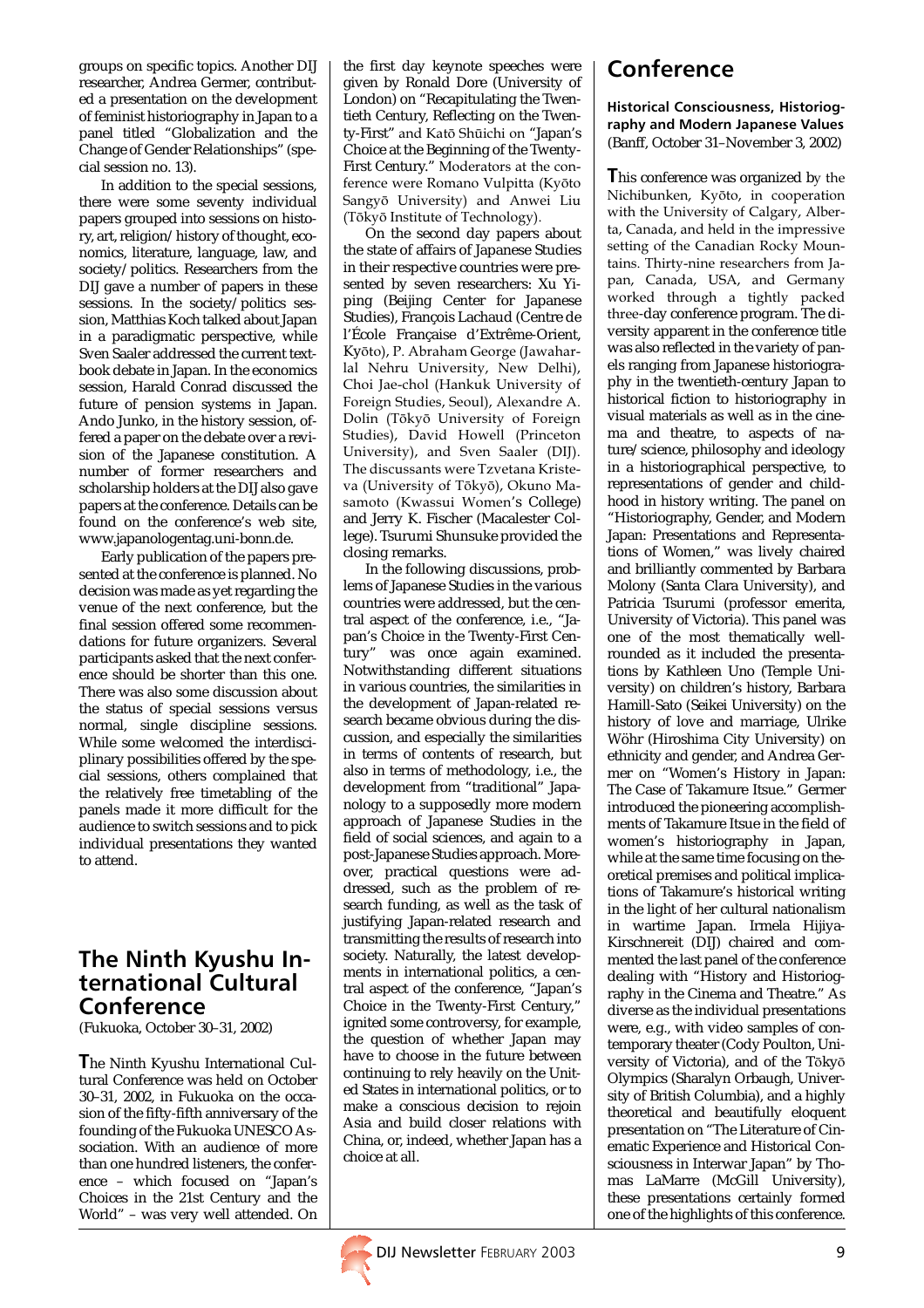## Humboldt Symposium

#### Potential for Democracy in East Asian Societies

(Kyôto, November 18, 2002)

In Kyôto, home of the philosophical school whose culturalist and essentialist thought reminiscent of Martin Heidegger continues to throw long shadows until today, intellectuals from Japan, China, and Korea met with German colleagues in November 2002 for a conference that was novel in many respects. Here, at the Goethe-Institut Inter nationes, the social philosopher Mishima Ken'ichi (Ôsaka University) convened a "Humboldt Kolleg" devoted to the "Potential for Democracy in East Asian Societies – as Seen from the Perspective of Critical Theory." Together with Xue Hua (Chinese Academy of Social Sciences), Han Sang-Jin (Seoul National University) and Chon Song-U (Hanyang University), he assembled a circle of renowned academics, including several Humboldtians, and young researchers from East Asia who engaged in a four-day marathon meeting with three guests from Europe.

As the organizer indicated in his introductory remarks, the conference was not intended to review the "heroic" era of critical theory in the 1930s and 40s. Rather, the papers set out to explore possible applications and modifications of the impulses that for many generations have emanated from the critical social theories of the Frankfurt School.

Axel Honneth, a Frankfurtian in a twofold sense, opened the discussions with a lecture on his thoughts about "History as an Education Process Gone Wrong. Reflections on the Legacy of Critical Theory." Honneth outlined the abysmal chasm of alterity that separates contemporary intellectuals from the premises of the Frankfurt School, starting with the idea of reason as the driving force of history that hardly seems to make sense in an age characterized by the well-accepted plurality of cultures and political movements. Yet, according to him, critical theory insists in a unique way on the mediation of theory and history. Within this context of thought and practice, the idea of a social pathology, inspired by Freud's psychoanalysis, plays a key role in conceptualizing human suffering that calls for healing or the liberation from social evils. Despite all differences within the Frankfurt School, this idea of an emancipatory interest, an interest in reason born from suffering,

embodies the common point of reference for critical theory as well as its specific potential for the future.

The nineteen papers and two workshop reports – one by the director of the German Institute for Japanese Studies who introduced the research<br>project "Assertions of Cultural "Assertions of Cultural Uniqueness in Asia" – that were presented at the conference offered many evocative examples of social pathologies as well as culturally specific traits of the concept of reason. One connecting thread in this respect was Confucianism, as shown, for instance, in Lee Jin-Woo's (Keimyung University) inquiry into the question "Is Democratic Universalism Able to Include the Other? Modernity and Post-Modernity in a Post-Confucian Society" or in Han Sang-Jin's analysis of Korean policies as a test case for the democratic potential of critical theory in East Asia. Different authors found different, or even opposing, effects of Confucianism as a source for political culture in East Asia. To some it appeared as an obstacle on the path to parliamentary democracy, others saw it as a supporting element in this process. Characteristically, it was the Chinese and Korean participants who confirmed Confucianism's continuing power to influence political developments, while it was scarcely used as an argument from the perspective of their Japanese colleagues. The different assessments reflect the different significance that was historically attributed to this teaching in the respective societies.

In addition to decisively theorybased presentations, some papers attempted to rethink political and social practices in light of critical theory. Ônuki Atsuko (Gakushûin University), a scholar of German Studies, offered a fascinating analysis of the argumentation strategies employed by the authors of the controversial revisionist history textbooks for Japanese schools and their feminist critics. Doctoral candidate Miyamoto Shin'ya (Ôsaka University) suggested that the phenomenon of *hikikomori,* or social autism, that received much public attention in the 1990s, could be interpreted as a case example of a social pathology.

The second member of the Frankfurt School present at the symposium was Klaus Günther whose lecture on "The Role of Law in a Global Civil Society" opened a panel discussion devoted to "Law as a Medium for Integration." In his paper, Günther outlined with much emphasis how globalization and its accompanying conflicts are beginning to change laws as well, with the most obvious changes occurring in discussions on human

rights where in the eyes of the global public the sovereign national state collides more and more often with international law. Moreover, areas such as cyber criminality or e-commerce call for transnational regulations, too. The implications of this development for our concept of law as well as for citizens in modern democracies with constitutional governments and the relation between deliberative and direct democracy – an example from Japan presented by Mori Tôru (Kyôto University) – were discussed in the concluding part of the symposium.

But why should we look to East Asia at all? This question was addressed by Johann Arnason (La Trobe University, currently at the European University, Florence) in his paper on the democratic potential of East Asian traditions from a comparative perspective. It was Arnason who reminded the participants in the closing discussion that the Frankfurt School had formulated their ideas with reference to the socialist model as an alternative variant of modernity. Now, after the fall of the Soviet Union, however, the competition between these alternative variants is nowhere more obvious than between China and Japan. Moreover, it remains a fact of global history that among the high cultures of the old world East Asia has always been the ultimate "other" of the West. In no other part of the world has Western modernity been "reinvented" in so many and so consequential ways.

### BOOK REVIEW

#### Michiko Yusa: Japanese Religions. London: Routledge, 2002, 128 pp. (ISBN 0-415-26284-4)

"Japanese Religions" is a volume from the series "Religions of the World," which is intended to provide basic knowledge to the "informed citizen or student" rather than to an exclusively academic audience. History, teachings and the practice of "the major faiths" shall be illuminated in their interaction within the respective social and political context.

In addition to its function as a historical survey on Japanese religions, the present volume offers some additional "tools." Set out in a chronological table, Yusa parallels events of the religious history of Japan and the world with the political history of Japan. Of course a table ranging from the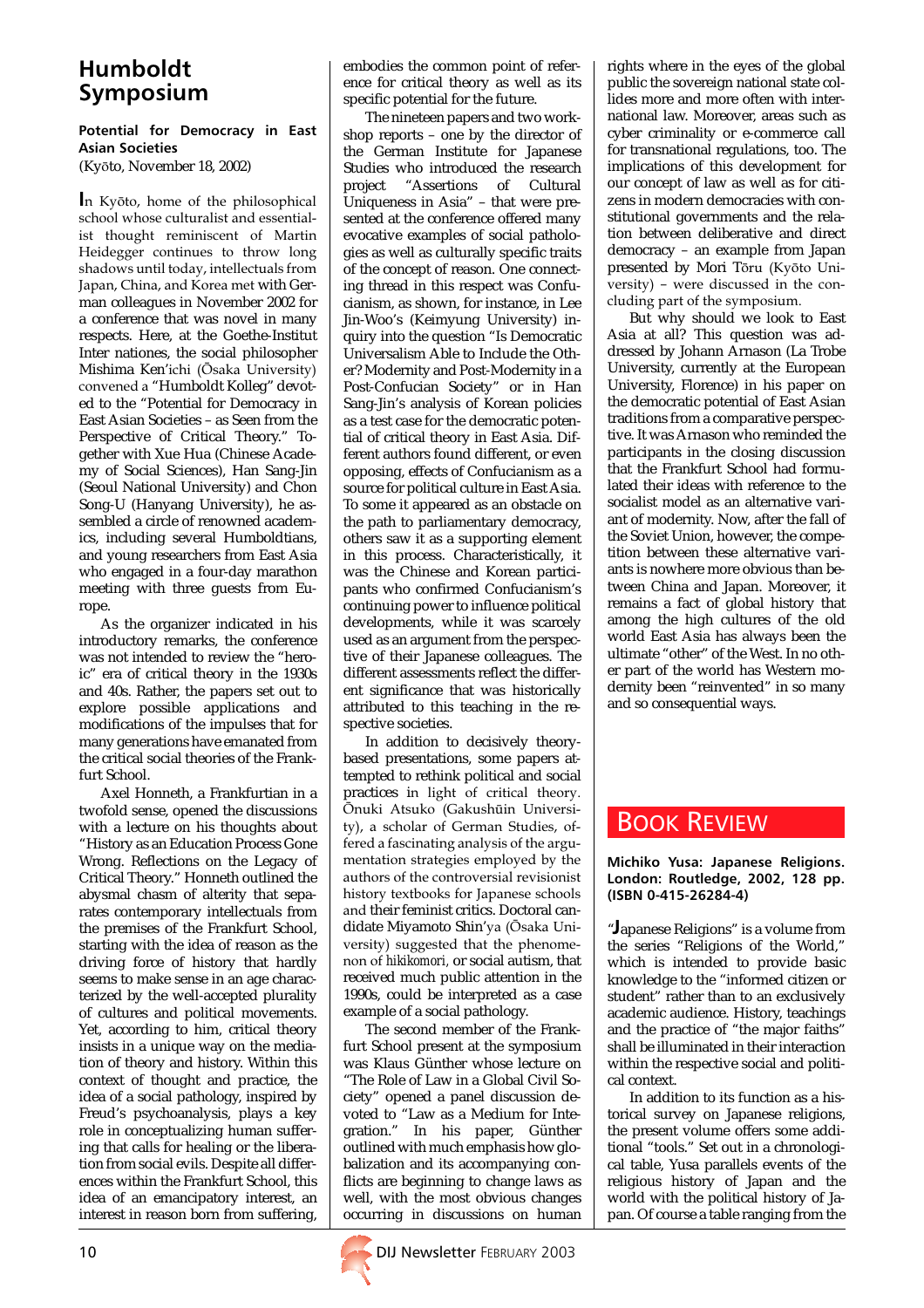twelfth century B.C. until today can only include a limited and arbitrary selection of events. Further reference aids include a helpful glossary, a guide to pronunciation, a list of major festivals and holidays, an annotated bibliography, and an index. The transcription of Japanese or Sanskrit names and terms in the glossary, however, is far from consistent.

In the main part of the book, Yusa deals chronologically with the appearance and development of several religious traditions: Shintô, Buddhism, Confucianism, Christianity, and new religious movements. She does not limit her descriptions to their institutional and doctrinal history, but gives credit to the interaction among the religions themselves and inquires into their relation to the State (or its predecessors), as well as their impact on art. As a result, Yusa explains the historical and mythological background of the close connection between Shintô and the imperial family, introduces the main concepts underlying the fusion of Shintô *kami* with Buddhas or Bodhisattvas, indicates the meaning of Buddhist teachings and practices for the ruling class as well as for the non-aristocratic population at different times, hints at the role played by Buddhism in the suppression of Christianity and introduces the Neo-Confucian schools that have become popular in early modern Japan, and then presents an example of the fusion of Shintô with Confucian ideas. Yusa finally considers the politicization of Shintô in prewar Japan and tries to explain the rise of new religious movements since the beginning of the nineteenth century.

This well-balanced historical survey does not fail to include the perspective of women. Thus, Yusa contrasts the male exclusivism of the Buddhist Tendai and Shingon schools in the Nara period (710–784) with the more positive attitude toward women that she regards as a common characteristic among the Buddhist schools of the Kamakura period (1192–1333). According to her, the latter elevated the status of women by promising them an equal chance of salvation and encouraging their religious practice. However, she does ignore the fact that in the related teachings and scriptures, salvation for women often necessitates a "change to males" (henjô nanshi). Finally, she dedicates a subchapter to the impact Confucian morality had on the "subservient" social status of women.

Some doubts are permissible concerning Yusa's depiction of the characteristics of Japanese religions (pp. 16– 18). Under this heading, she postulates a specific Japanese religiosity. She regards one of its traits in the worldaffirmation of Shintô, as expressed by its appreciation of health, wealth, and happiness. To this basic "Shintô mentality" Buddhism has added a "sense of morality" and a "spiritual awareness." She agrees with Luis de Almeida, a sixteenth-century Jesuit in Japan, that Shintô is mainly appreciated for its provision of worldly benefits like a long and happy life, while Buddhism is valued as a means for "religious salvation." This distinction does not take into account the services Buddhist temples offer for those seeking divine protection, health, and success in the form of charms and amulets, ritual prayers, or horoscopes. She also ignores the consensus among many scholars that salvation in Japanese religions is quite often understood in a practical and this-worldly sense.

Moreover, in describing Shintô as "native Japanese religious practices and religious sentiments, ancient in origin and still prevalent within the deep recesses of the Japanese psyche as a sort of cultural and spiritual matrix" (p. 17), Yusa comes close to claiming a specific religiosity as one element of a unique Japanese identity and risks supporting essentialist clichés.

Apart from this reservation, Yusa's book is a recommendable survey on Japanese religions.

(Monika Schrimpf)

### **OTHER MATTERS**

# Notification

The Philipp Franz von Siebold foundation was dissolved on August 31, 2002, and, from September 1, the DIJ became part of the newly established Stiftung Deutsche Geisteswissenschaftliche Institute im Ausland (Stiftung D.G.I.A.). The new foundation, which is governed under public law and directly responsible to the federal government, promotes research in history, cultural studies, economics and social science in selected countries and enhances the understanding between Germany and these countries. The foundation presently consists of seven institutes abroad and a head office in Bonn.

# Personnel News

Since the summer of 2002, Dr. Harald Conrad has been part of an internation-



al team of researchers, coordinated by the National Institute of Population and Social Security Research (Shakai Hoshô Kenkyûjo). The team analyzes current pension reforms in Germany, France, Great Britain, USA, and Sweden, in order to develop, among other things, reform scenarios for the next overhaul of the Japanese pension system in 2004. The first results of this research are expected to be available in the summer of 2003.

Dr. René Haak, head of the Business and Economics Section, was appointed deputy director of the DIJ in August 2002.

In September 2002, Dr. Monika Schrimpf joined the German Institute for Japanese Studies as a research fellow. She read Japanese Studies, History and the Study of Religions at the University of Bonn. She spent one year as foreign student at Kyûshû University in Fukuoka where she studied Japanese language and history. From 1995 to 1999 she conducted her Ph.D. studies in a research group on intercultural studies on religions and religious history at Bonn University. It was here that she received her Ph.D. in Japanese Studies with a doctorate thesis on the encounter of Buddhism and Christianity in Meiji Japan. Following this, she worked at the Institute for Japanese Studies at Bonn University in the research project "Iwakura-Mission," which translated a part of Kume Kunitake's travel diary from that mission. After one year as assistant at the Japan External Trade Organization (JETRO) in Düsseldorf, she took on a position at the Department for the Study of Religions at the University of Marburg. Within a research project on the concepts of fate in contemporary Japanese religions she studied notions of fate and ways to influence it in present-day Buddhism. At the DIJ, Dr. Schrimpf will continue her studies on religious life in contemporary Japan with a special focus on new religious movements.

In January 2003 Dipl.-Bibl. Ursula Flache M.A. became head librarian of the DIJ library. In 1991 she began her professional training as a librarian for research libraries. In the course of this training, Ms. Flache underwent one year of practical work at the Stuttgart University Library and two years of studies at the Fachhochschule für Bibliothekswesen (college for librarianship) at Stuttgart. After working at Konstanz University Library for two years she took up studies in winter semester 1996/97 at Tübingen Universi